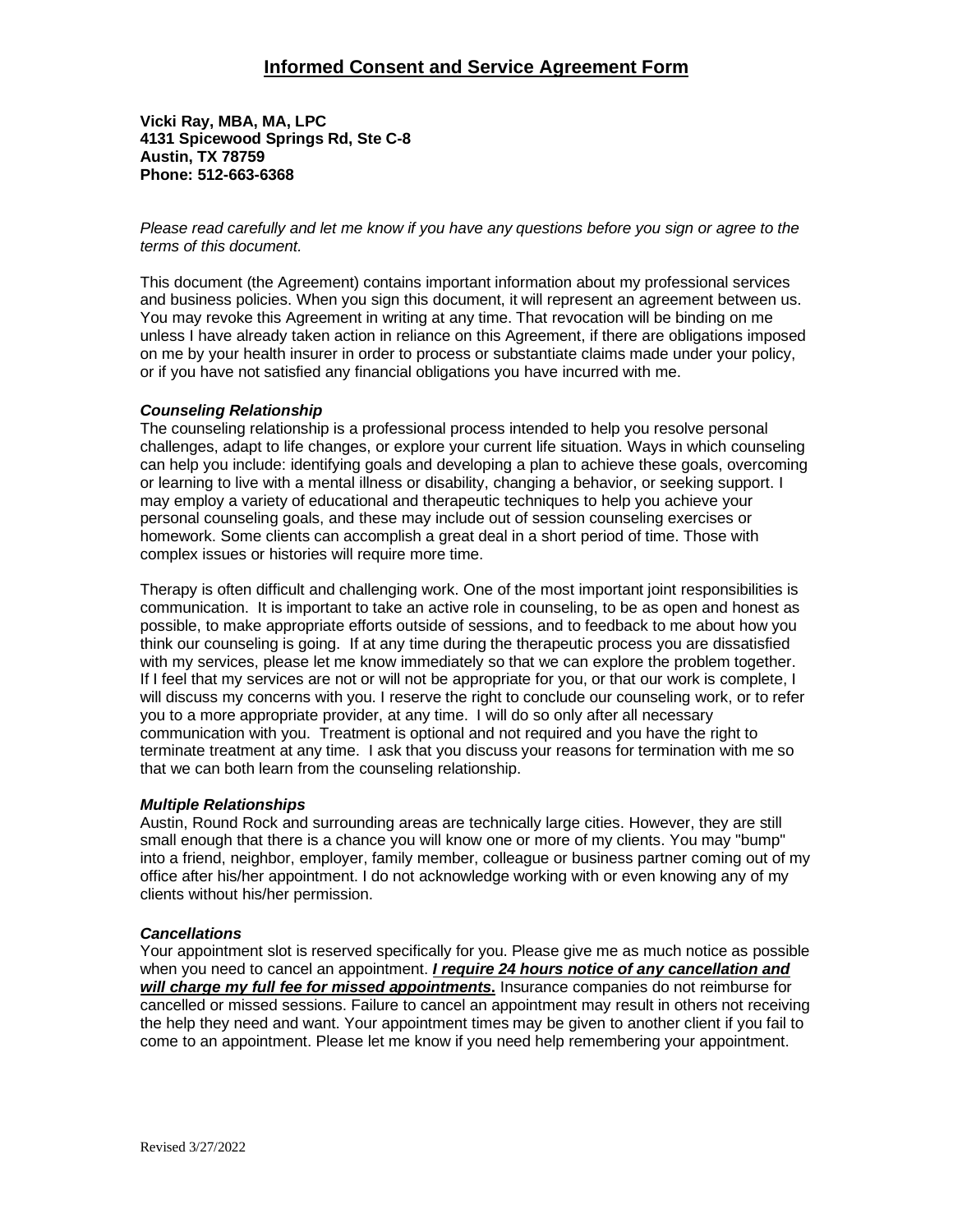# **Informed Consent and Service Agreement Form**

## *Contacting Me*

Due to my work schedule, I am often not immediately available by telephone and I do not answer the phone when I am with a client. When I am unavailable, you may leave a voicemail for me. I will make every effort to return your call on the same day you make it. If you are difficult to reach, please inform me of some times when you will be available. If you are unable to reach me and feel that you can't wait for me to return your call, contact your family physician or one of the services listed below:

24-Hour Crisis Hotline 512-472-HELP (4357) Dell Seton Medical Center at UT Austin 512-324-7000 Rock Springs Mental Health Facility, Georgetown 512-819-9400 General Emergency Number 911

If I will be unavailable for an extended time, I will provide you with the name of a colleague to contact, if necessary.

## *Fees and Payment Policy*

#### *Fees*

My basic fee is \$150.00 per 50-minute session. I charge \$150 per hour on a pro-rata basis for any other professional services you may need such as report writing, telephone conversations lasting longer than 10 minutes, attendance at meetings with other professionals you have authorized, preparation of records or treatment summaries, and the time spent performing any other services you may request of me. If you become involved in legal proceedings that require my participation, I expect you to pay for my professional time even if I am called to testify by another party. Because of the difficulty of legal involvement, I charge \$400.00 per hour for travel time, preparation and attendance at any legal proceeding and will require a retainer in advance of any work related to legal proceedings. I reserve the right to reassess my fee structure on an annual basis and will notify you thirty days in advance of any proposed increases or changes.

#### *Insurance*

Please inquire about which insurance plans I accept. *You are responsible for payment of all fees even if you plan to seek insurance reimbursement.* If I do not take your insurance, I will give you a receipt so that you may file a health insurance claim. However, I do not guarantee your insurance company or other third-party payer will reimburse you, and I am not responsible for the collection of such payments. Sometimes, insurance companies or other third-party payers may consider certain services not reasonable or necessary, or may determine that services are not covered. In such cases, you are still responsible for payment of the services I have provided you.

## *Payment*

I expect you to make payment by check, cash or credit card at the time the services are provided. You will be responsible for returned check fees charged by banks. If your account becomes 60 days past due and arrangements for payment have not been agreed upon, I have the option of using a professional collection agency or small claims court to secure payment. Such action would involve disclosure of your name, the nature of the service provided, and the amount due.

#### **Communication**

Email, text messages, and cell phones may not be completely confidential. These are common uses of communication that may be intercepted. Please do not email or text confidential information to me. Let me know if you DO NOT want to be contacted by email, text or phone.